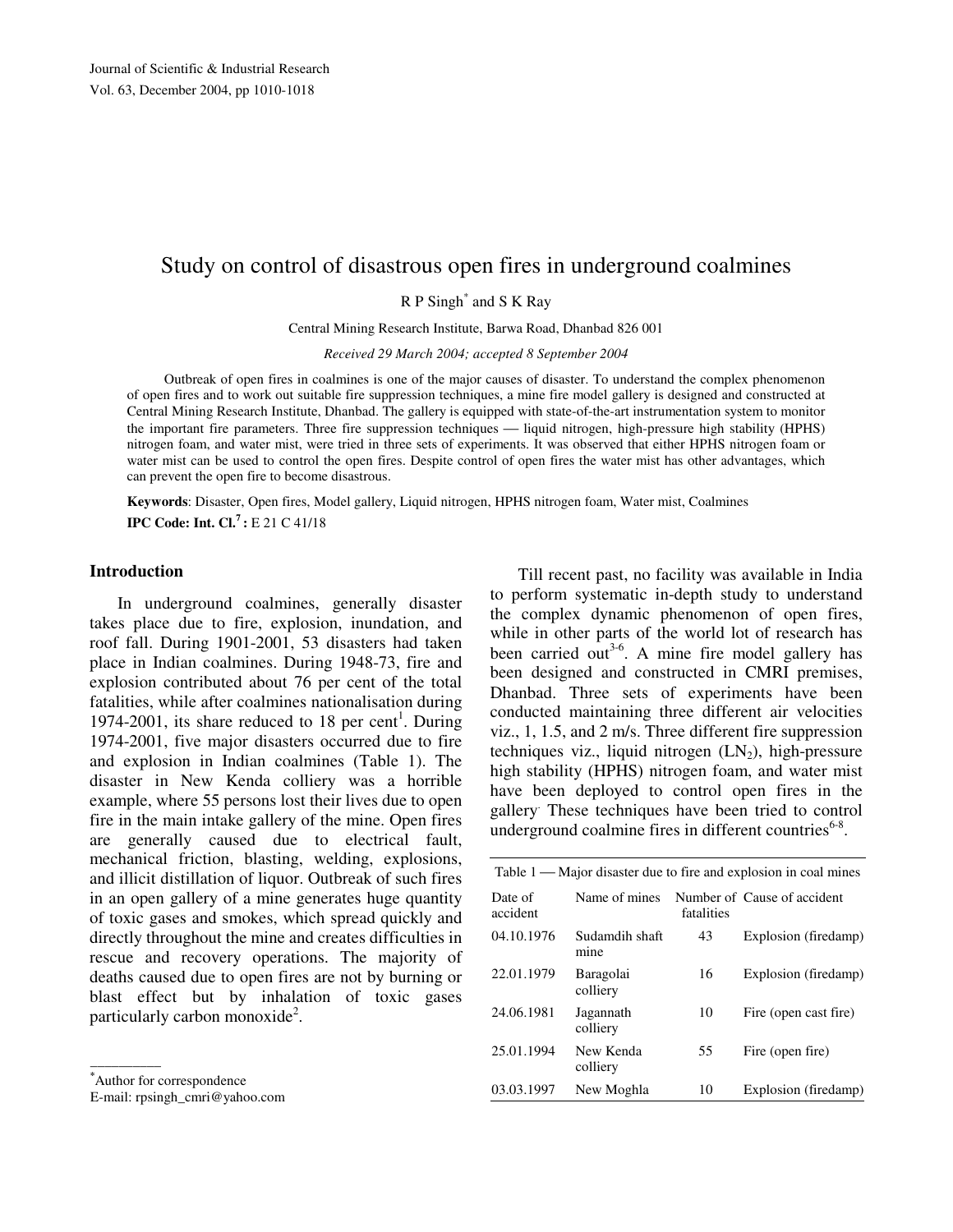

Fig. 1 — Isometric view of mine fire model gallery

The study deals with important design features of the gallery, its instrumentation system, experimental procedure, and results of fire suppression techniques adopted to control open fires in the mine fire model gallery.

#### **Design Features of the Gallery**

CMRI mine fire model gallery is 65.5m long arched sections with a base of 2.4 m and crown height of 2.7 m (Fig. 1). Gallery is slightly inclined, dipping 1 in 20 west to east direction. Cross section of gallery is  $5.86 \text{ m}^2$ . It is basically divided in two zones, nonfiring and firing. First 10.5m long segment of the gallery is known as non-firing zone, the middle 22m long is firing zone and the last 33m long segment is again a non-firing zone. One 3m long cross-cut gallery with two stoppings has been provided in the centre of the firing zone and a second cross-cut gallery of same cross section but 13.75m length has been provided at the dip end of the gallery. The crosscut gallery is also a non-firing zone. An exhaust fan having a capacity to deal with  $25 \text{ m}^3/\text{s}$  of air quantity at 50 mmwg pressure has been installed at the end of second cross-cut gallery. To avoid air pollution in the surroundings due to burning of coal in the gallery, a chimney (10m high, 1m diam, made of 6mm thick steel plate) has been provided with the fan. Two sliding doors, one at 5m from the gallery entry and another at the end of the gallery, have been provided for sealing of the firing zone, whenever needed. One

rolling shutter has been fitted at the end of the second cross-cut gallery opposite to the fan for regulation of airflow in the gallery and dilution of the incoming toxic gases and cooling of hot air from the firing zone. A monitoring room for installation of instruments, data logger, computer, printer, plotter, etc., adjacent to the gallery has been constructed.

# **Instrumentation System**

The mine fire model gallery is equipped with state-of-the-art computer aided on line telemonitoring system. The instrumentation system was designed with care in view of the stringent requirements of the experiment. To have an in-depth understanding of dynamics of open fire in a mine gallery, it was necessary to record every bit of changes that would take place in the gallery in regard to temperature of air, coal slabs and gallery walls, gas concentration, and other parameters. The system consists of 130 sensors with data logger, computer, computer peripheral, etc., for continuous monitoring of various fire parameters like, gas concentration, air velocity, pressure across fire zone and fan pressure, temperature, heat flux, dust, and particulate matter concentration inside the gallery. For better understanding, the entire monitoring system may be explained in two stages: (i) Instrumentation in the gallery; and (ii) Data acquisition system for collection, analysis and storage of data.

#### **Instrumentation in the Gallery for Data Generation**

The computer aided on line telemonitoring system comprises 130 sensors installed in the gallery as well as in the monitoring room (Fig. 2). The sensors installed at the gallery site are 98 temperature sensors, three pressure sensors, one air velocity sensor, two heat flux sensors, and one dust/particulate sensor. While 25 gas sensors/analysers are mounted on a panel in the monitoring room for continuous monitoring of CO,  $CO<sub>2</sub>$ ,  $CH<sub>4</sub>$ ,  $O<sub>2</sub>$  and  $H<sub>2</sub>$  gases. Gas samples from inside the gallery will be continuously drawn out by suction pump. The gases so drawn would pass through a stack of gas analysers after being cooled and filtered. Altogether, five gas sampling systems are provided at five gas monitoring stations.

#### **Data Acquisition System for Collection, Storage and Analysis of Data**

Data acquisition system consists of signal processor and transmitter, data logger, computer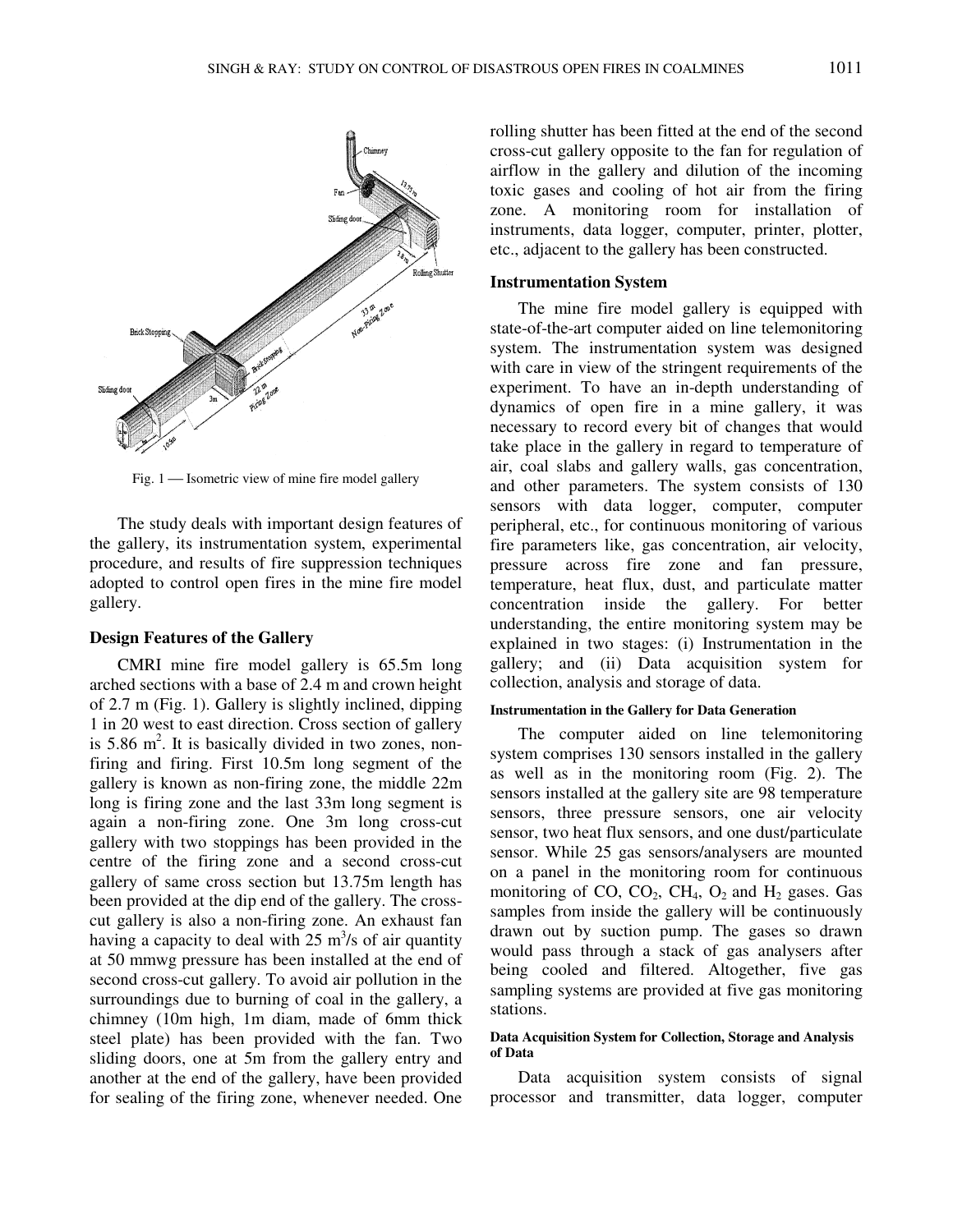

Fig. 2 — Details of various monitoring stations and sensors locations along the gallery length

peripheral, printer, plotter and software for on line transmission and analysis of data obtained during experimentation (Fig. 3). About 130 sensors installed in the mine fire model gallery and signal from all sensors are transmitted to the data logger and then to a computer. To meet these requirements, two data logger of 98 and 48 channels, model 8030-MI is provided. SCADA software on Window-98 operating system for analysis, graphical presentation and fault detection is incorporated in the computer.

# **Experimental Procedure**

Coal slabs (8-10 cm thick), prepared from freshly exposed coal samples collected from Dobrana seam of New Kenda colliery, ECL, were carefully fixed to the inner wall, roof and floor of 22m long fire zone of the gallery. Fixing of coal slabs was effected with a

mixture of air setting cement and a liquid binder. Utmost care was taken for no gaps between two slabs; any gap found was filled up by a mixture of loose coal and air setting cement.

The fixing materials were earlier tested in the laboratory for its thermo-decomposition property to ensure that it does not decompose at high temperature and does not release any toxic and combustion gases. Test results indicate that the material can withstand a temperature up to  $1400^{\circ}$ C and does not liberate any toxic and other gases that could vitiate the proposed experiments.

Before starting the experiments, all sensors installed in the gallery and monitoring room were checked and calibrated. Fire was initiated in the beginning of the coal zone by burning of small amount of wood chips, newspaper, jute wool, etc.,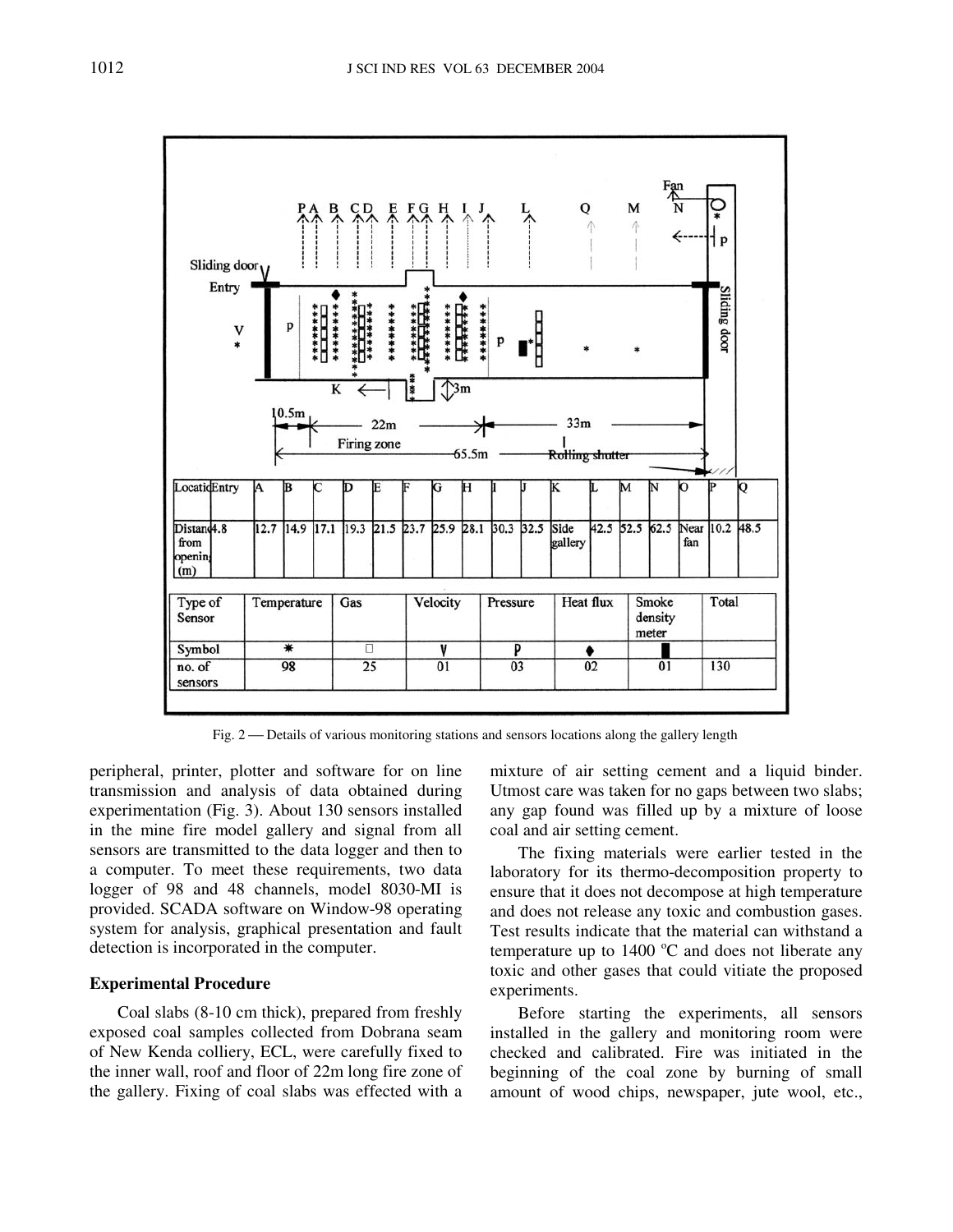

Fig. 3 Sampling and Data Acquisition System

soaked in kerosene oil after establishing the desired air velocity through the gallery. For maintaining desired air velocity, opening of the shutter at second cross-cut was adjusted. For the  $1<sup>st</sup>$  set of experiment, air velocity selected was 1 m/s, for the  $2<sup>nd</sup>$  experiment it was 1.5 m/s while for the  $3<sup>rd</sup>$  set it was 2 m/s. When coal in the roof, sides and floor caught fire at the initiation points, the entire instrumentation system was switched on so that all the desired fire parameters like, temperature, pressure, gas concentration, heat flux, air velocity and smoke density were continuously monitored. Data thus generated were recorded in the computer.

After monitoring of above parameters for 4-5 h in open fire condition, the effectiveness of fire suppression techniques viz., infusion of  $LN_2$ , infusion of HPHS nitrogen foam and water mist were tried separately in three sets of experiments in open and sealed conditions (Table 2).

## **Results and Discussion**

After initiation of fire in the gallery, it gradually progressed towards downstream of the firing zone with time. When the intensity of fire was very high, heavy backlash with dark smoke with flame started coming out towards the entry of the gallery (Fig. 4). It

| Table $2$ — Design parameters for experimentation       |                             |                            |                                         |  |  |  |  |
|---------------------------------------------------------|-----------------------------|----------------------------|-----------------------------------------|--|--|--|--|
| Parameters                                              | $1st$ set of<br>experiments | $2nd$ set of               | $3rd$ set of<br>experiments experiments |  |  |  |  |
| Coal seam                                               | Dobrana                     | Dobrana                    | Dobrana                                 |  |  |  |  |
| Length of coal<br>lining                                | $22 \text{ m}$              | 22 m                       | $22 \text{ m}$                          |  |  |  |  |
| Fire suppression<br>technique in open<br>fire condition | LN <sub>2</sub>             | HPHS $N_2$<br>foam         | Water mist                              |  |  |  |  |
| Velocity of air                                         | $1 \text{ m/s}$             | $1.5 \text{ m/s}$          | 1.5 and 2 m/s                           |  |  |  |  |
| Infusion rate                                           | 500, 1000,<br>$2000$ L/h    | $200 \text{ m}^3/\text{h}$ | $33$ L/min                              |  |  |  |  |

was also observed that duration of backlash was about 5 min, recurring at an interval of 15-20 min. Gallery was divided into two distinct zones. Up to 1.4 m height from the floor of the gallery, airflow was normal, but in the rest upper portion of the gallery the airflow was reverse. This phenomenon is due to throttling or choking effect and thereafter backlash.

Dynamics of open fire was assessed by continuous monitoring of fire parameters for 4-5 h during each set of experiments. After that, different fire suppression techniques were employed in open fire condition. The effect of fire suppression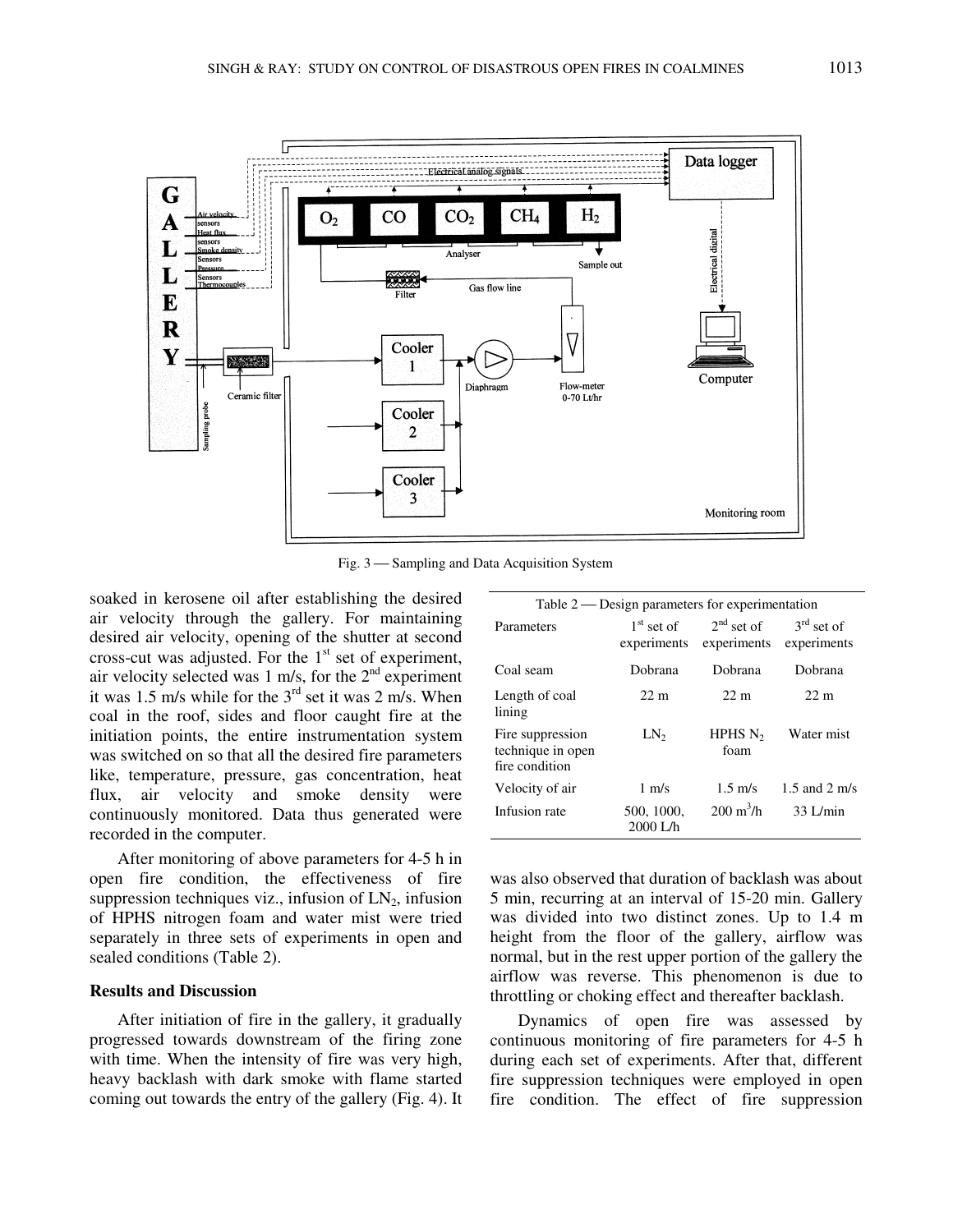techniques was assessed in terms of reduction in temperature and concentration of products of combustion (POC) gases.



#### **Liquid Nitrogen Infusion (LN2)**

In the first set of experiments, full-fledged fire was developed at around 12:15 h in the gallery. Infusion of liquid nitrogen was done from 17:00- 21:30 h in open fire condition. Liquid nitrogen was injected in the beginning of the fire zone.

Injection of  $LN_2$  has been carried out directly from the liquid nitrogen tankers with the help of a specially designed pressure attenuation system made of brass and connected to the tankers. The basic purpose of this attenuation system is to minimise the delivery pressure of  $LN_2$ , which is directly connected to the  $LN_2$  tankers having a pressure of 6-7 bar. Delivery of  $LN_2$  with minimum pressure was helpful in smooth flowing of  $LN_2$  and gaseous nitrogen through the air stream in the model gallery and quantifying its effect along the fire zone.

#### **Temperature**

Before injection of  $LN_2$  temperature in the gallery at locations A, B, C, D, F, G, H, I and J were 961, 830, 979, 901, 854, 952, 864, 987, and 609°C, respectively. After 2 h of injection of  $LN_2 \otimes 500$  L/h the temperature at these locations decreased to 814, 756, 734, 762, 817, 791, 769, 839, and 620°C (Fig. 5). From the data, it is indicated that rate of reduction in temperature throughout the gallery was not uniform. It varied between  $19-122^{\circ}C/h$ , with an average rate of Fig.  $4$ —Blazing fire with backlash reduction in temperature of 66 $\degree$ C/h. The infusion rate



Fig.  $5$  — Effect of  $LN_2$  infusion on temperature in open fire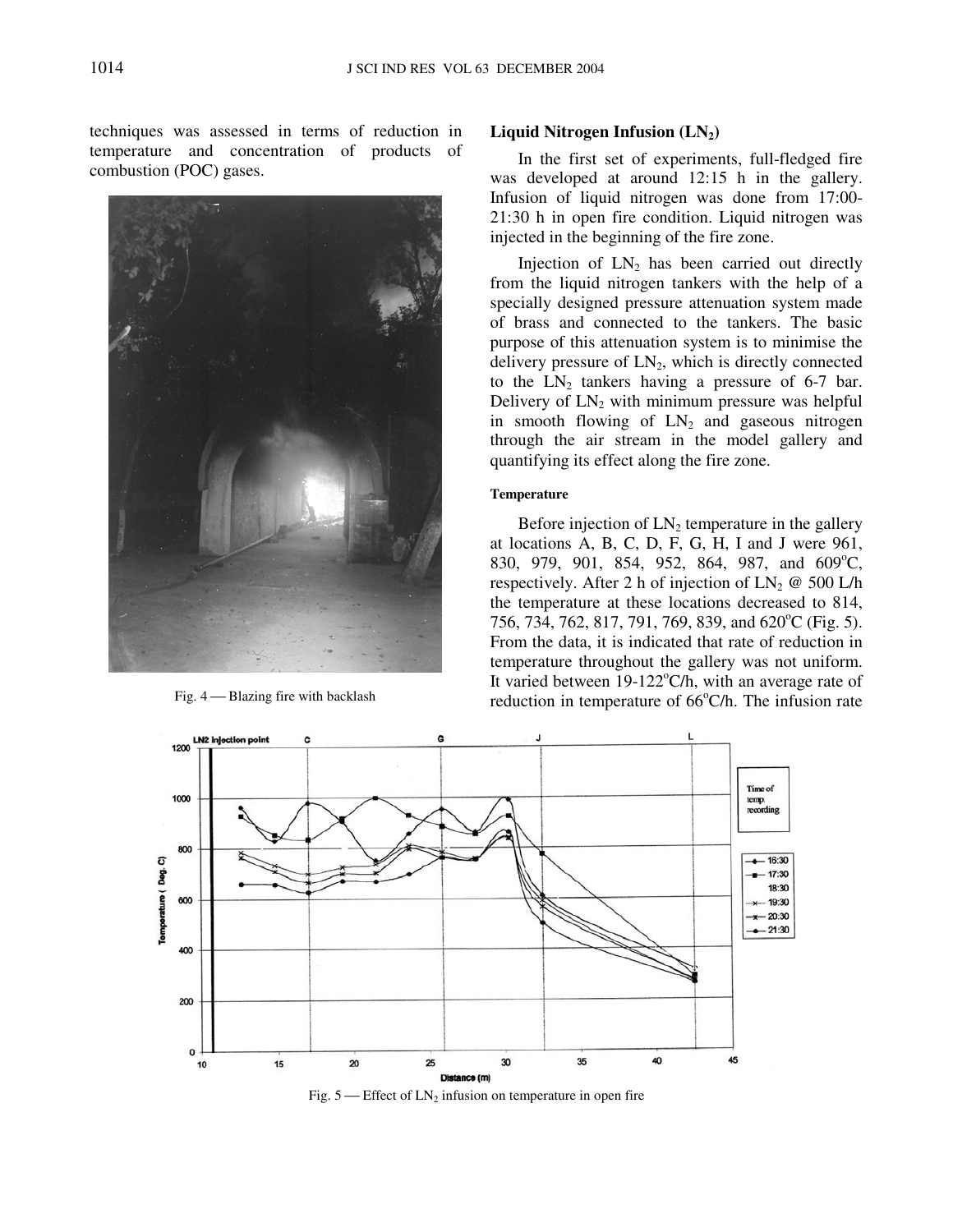increased to 1000 L/h and continued for about 1½ h. During this period, the rate of reduction in temperature along the gallery length varied in between 9-47 $\mathrm{C/h}$ , averaging 32 $\mathrm{C/h}$ . The rate of infusion had been further increased to 2000 L/h for 1 h, the rate of reduction in temperature varied between  $3-105^{\circ}$ C/h with an average value of  $48^{\circ}$ C/h. Thus, the rate of reduction in temperature was not proportional to the rate of infusion of  $LN<sub>2</sub>$ .

## **Gas Concentration**

After application of  $LN<sub>2</sub>$ , the CO concentration at location C has been reduced from 2.70 to 0.098 per cent @ 0.809%/h and at location F it reduced from 3.62 to 0.098 per cent @ 0.755%/h, while at other locations it increased marginally (Table 3). On the other hand,  $CO<sub>2</sub>$  concentration increased @ 0.80, 1.60, 0.58, 0.56 and 0.29%/h at locations A, C, F, I and L, respectively.

Although there was reduction in temperature and CO concentration thereby indicating lowering of intensity of fire to some extent, but increase in  $CO<sub>2</sub>$ concentration at all locations indicates active stage of fire inside the gallery. Therefore, the infusion of  $LN<sub>2</sub>$ seems to be not very effective to control disastrous open fire.

# **HPHS Nitrogen Foam Infusion**

In the second set of experiments, a full-fledged fire was developed at around 14:30 h. The infusion was carried out from 19:00 to 21:30 h  $\omega$  of 200 m<sup>3</sup>/h. In open fire condition, the infusion was done in the beginning of the fire zone.

# **Temperature**

There was substantial reduction in temperature  $(251-662^{\circ}C)$  along the gallery length in  $2\frac{1}{2}$  h (Fig. 6). The average value of this reduction in temperature was found to be  $207^{\circ}$ C/h or  $3.44^{\circ}$ C/min.

| Table $3$ — Effect of application of different fire suppression techniques on gas concentration |                                                                                 |                                                                    |                                                                         |                 |                |       |                 |                |                 |                |  |
|-------------------------------------------------------------------------------------------------|---------------------------------------------------------------------------------|--------------------------------------------------------------------|-------------------------------------------------------------------------|-----------------|----------------|-------|-----------------|----------------|-----------------|----------------|--|
| Locations                                                                                       |                                                                                 | Percentage of gas concentration before and after infusion of $LN2$ |                                                                         |                 |                |       |                 |                |                 |                |  |
|                                                                                                 |                                                                                 | Before infusion                                                    |                                                                         |                 |                |       | After infusion  |                |                 |                |  |
|                                                                                                 | CO                                                                              | CO <sub>2</sub>                                                    | O <sub>2</sub>                                                          | CH <sub>4</sub> | H <sub>2</sub> | CO    | CO <sub>2</sub> | O <sub>2</sub> | CH <sub>4</sub> | H <sub>2</sub> |  |
| A                                                                                               | 0.019                                                                           | 2.00                                                               | 17.60                                                                   | 0.00            | 0.00           | 0.098 | 5.43            | 9.00           | 0.00            | 0.00           |  |
| $\mathsf{C}$                                                                                    | 2.70                                                                            | 1.49                                                               | 2.09                                                                    | 0.00            | 0.00           | 0.098 | 8.00            | 6.15           | 0.00            | 2.017          |  |
| F                                                                                               | 3.63                                                                            | 4.49                                                               | 11.33                                                                   | 0.26            | 0.00           | 0.098 | 7.19            | 15.36          | 0.00            | 0.00           |  |
| I                                                                                               | 0.00                                                                            | 3.96                                                               | 17.34                                                                   | 0.00            | 0.00           | 0.098 | 6.64            | 16.28          | 0.00            | 0.00           |  |
| L                                                                                               | 0.00                                                                            | 1.13                                                               | 19.89                                                                   | 0.00            | 0.00           | 0.20  | 2.50            | 18.58          | 0.00            | 0.00           |  |
| Locations                                                                                       | Percentage of gas concentration before and after infusion of HPHS nitrogen foam |                                                                    |                                                                         |                 |                |       |                 |                |                 |                |  |
|                                                                                                 | Before infusion<br>After infusion                                               |                                                                    |                                                                         |                 |                |       |                 |                |                 |                |  |
|                                                                                                 | CO                                                                              | CO <sub>2</sub>                                                    | O <sub>2</sub>                                                          | CH <sub>4</sub> | H <sub>2</sub> | CO    | CO <sub>2</sub> | O <sub>2</sub> | CH <sub>4</sub> | H <sub>2</sub> |  |
| A                                                                                               | 0.098                                                                           | 1.82                                                               | 18.59                                                                   | 0.05            | 0.02           | 0.098 | 1.86            | 18.99          | 0.00            | 0.00           |  |
| $\mathsf{C}$                                                                                    | 0.040                                                                           | 5.46                                                               | 15.71                                                                   | 0.00            | 0.00           | 0.289 | 1.86            | 19.79          | 0.00            | 0.00           |  |
| $\mathbf{F}$                                                                                    | 0.722                                                                           | 15.13                                                              | 2.66                                                                    | 0.54            | 0.235          | 0.397 | 3.08            | 18.09          | 0.00            | 0.00           |  |
| Ι                                                                                               | 1.02                                                                            | 11.54                                                              | 9.58                                                                    | 0.80            | 3.74           | 0.20  | 1.71            | 19.55          | 0.00            | 0.23           |  |
| L                                                                                               | 0.60                                                                            | 6.43                                                               | 13.88                                                                   | 0.00            | 0.00           | 0.20  | 0.40            | 20.80          | 0.00            | 0.17           |  |
| Locations                                                                                       |                                                                                 |                                                                    | Percentage of gas concentration before and after infusion of water mist |                 |                |       |                 |                |                 |                |  |
|                                                                                                 | Before infusion<br>After infusion                                               |                                                                    |                                                                         |                 |                |       |                 |                |                 |                |  |
|                                                                                                 | CO                                                                              | CO <sub>2</sub>                                                    | O <sub>2</sub>                                                          | CH <sub>4</sub> | H <sub>2</sub> | CO    | CO <sub>2</sub> | O <sub>2</sub> | CH <sub>4</sub> | H <sub>2</sub> |  |
| A                                                                                               | 0.06                                                                            | 0.25                                                               | 19.89                                                                   | 0.097           | 0.049          | 0.00  | 0.227           | 19.19          | 0.097           | 0.01           |  |
| $\mathsf{C}$                                                                                    | 0.00                                                                            | 3.30                                                               | 15.30                                                                   | 0.00            | 0.00           | 0.00  | 0.65            | 20.20          | 0.00            | 0.20           |  |
| F                                                                                               | 0.00                                                                            | 8.70                                                               | 4.40                                                                    | 0.00            | 0.00           | 0.098 | 1.60            | 19.30          | 0.00            | 0.059          |  |
| $\mathbf I$                                                                                     | 1.90                                                                            | 7.79                                                               | 3.77                                                                    | 0.00            | 2.60           | 0.098 | 1.70            | 14.46          | 0.00            | 0.17           |  |
| L                                                                                               | 1.88                                                                            | 10.89                                                              | 2.39                                                                    | $0.00\,$        | 1.40           | 0.268 | 2.20            | 19.49          | 0.00            | 0.00           |  |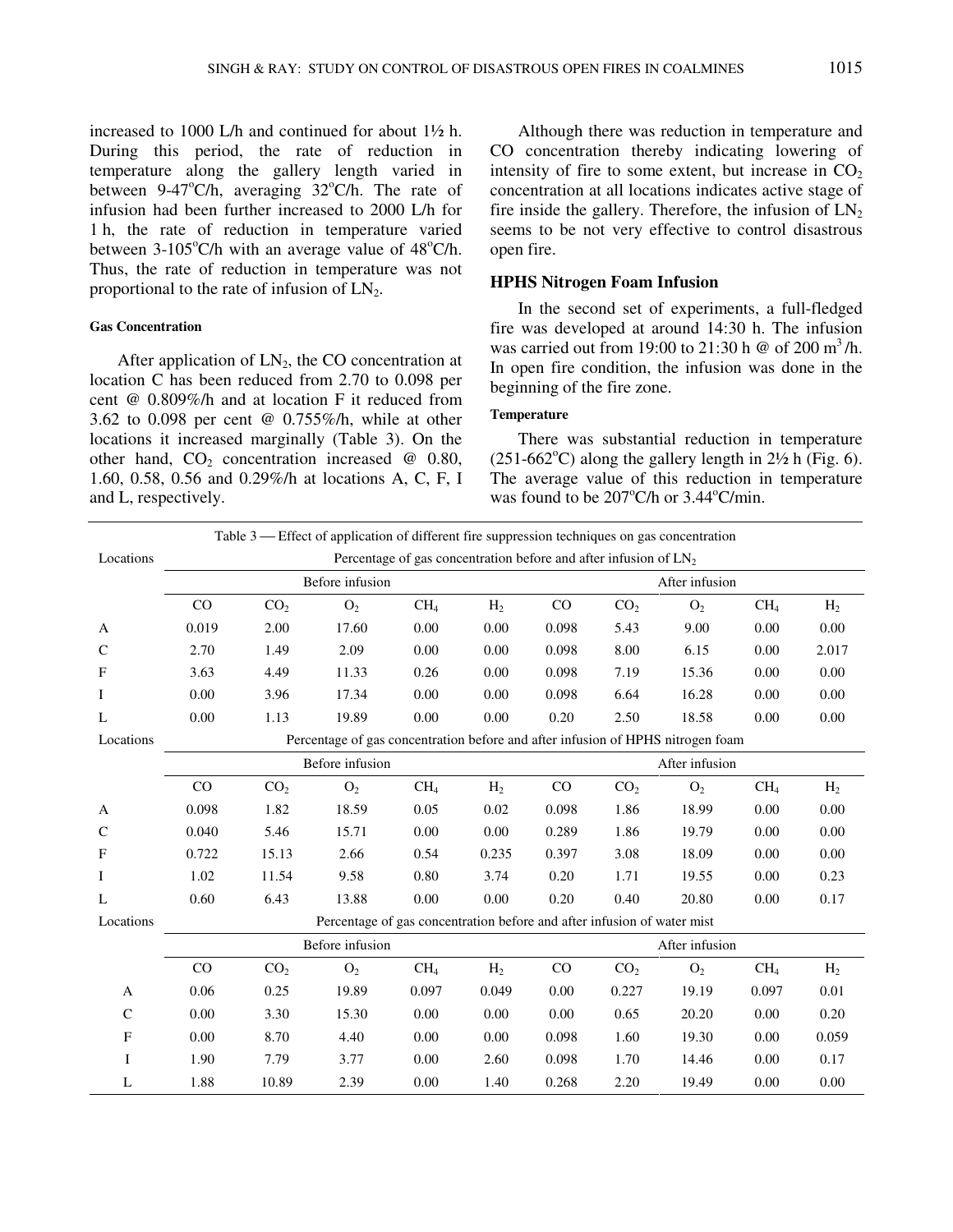

Fig. 6 – Effect of foam injection on temperature in open fire

#### **Gas Concentration**

After application of HPHS nitrogen foam, substantial reduction in  $CO$  and  $CO<sub>2</sub>$  concentration all along the gallery was noticed (Table 3). The gases like  $CH_4$  and  $H_2$  were found in negligible concentration. This indicates retardation in intensity of fire in the gallery. Hence, it shows that HPHS nitrogen foam is very effective in controlling underground open fire.

## **Water Mist Infusion**

In the third set of experiments, a full-fledged fire was developed at around 12:00 h. Water mist was infused @ of 33 L/min at a distance of 5 m from the entry of the gallery. The infusion of water mist was started from 12:10 to 12:30 h and it was stopped from 12:30 to 16:30 h by switching off fan. Further the mist infusion restarted with switching on fan from 16:30 to 21:30 h.

## **Temperature**

After only 20 min of infusion of water mist, the temperature along the axis of gallery was reduced between  $0.5{\text -}10.7^{\circ}$ C/min with an average value of  $4.9^{\circ}$ C/min. Therefore, the average rate of reduction in temperature becomes  $294^{\circ}$ C/h (Fig. 7).

To control open fire in mines, some experts opine that fan should be stopped, while others are against it. In view of the above the fan was switched off from 12:30 to 16:30 h. After switching off the fan for 4 h, temperature inside the gallery was reduced from 15 to  $453^{\circ}$ C in the fire zone with an average value of  $41^{\circ}$ C/h. The fan was switched on at 16:30 h keeping air velocity at 1.5 m/s. Again water mist infusion was started and it was continued for about 5 h. It has been observed that after mist infusion, the temperature has reduced substantially, i.e. between  $141-618^{\circ}$ C with an average value of  $59^{\circ}$ C/h.

#### **Gas Concentration**

After application of water mist the product of combustion gases like, CO,  $CO<sub>2</sub>$ , CH<sub>4</sub> and H<sub>2</sub> have reduced substantially (Table 3). This substantial reduction in temperature and product of combustion gases is an indicative of suppression of fire in the gallery. Thus, water mist is also a very effective technique in controlling underground open fire. One of the great advantages of this technique is that after its application the Suspended Particulate Matter (SPM) concentration has drastically reduced and gone down to 19 mg/m<sup>3</sup>, while in other two sets of experiments the SPM concentration has never gone below 200 mg/m<sup>3</sup>. This substantial reduction in SPM concentration in the case of water mist infusion may enhance the visibility of the mine, which requires during fire fighting and rescue operations.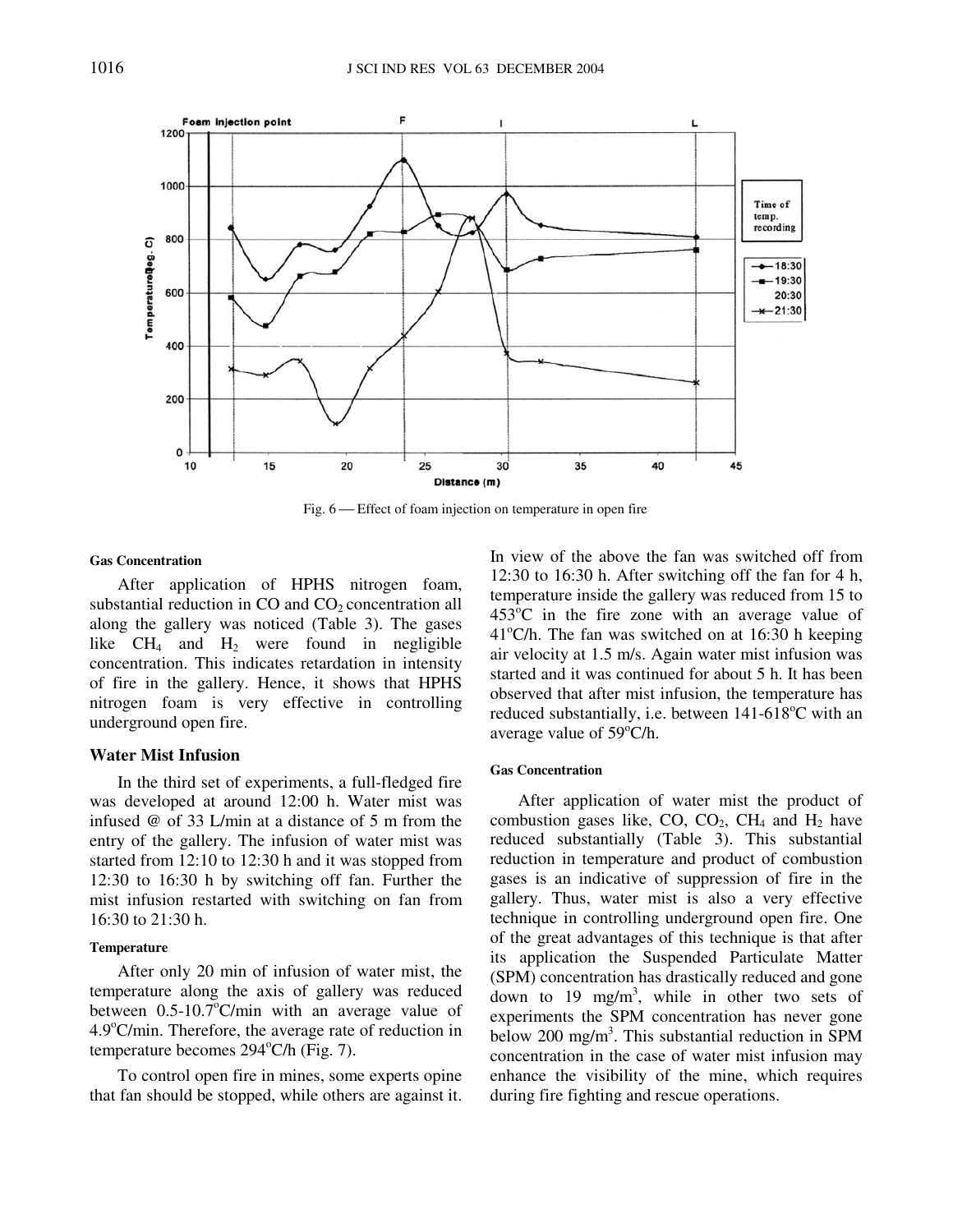

Fig. 7 — Effect of water mist on temperature in open fire

From the above discussion, it is shown that infusion of  $LN_2$  is not very effective in controlling open fires, while the HPHS nitrogen foam could reduce temperature as well as gas concentration. Hence, this technique can be used to control open fires. During application of water mist it was noticed that the backlash with smoke and flames coming out from the gallery has been reduced drastically. Substantial reduction in gas concentration has also been observed. This reduction in gas concentration, SPM concentration and backlash prevented the fire to become disastrous. Therefore, water mist technique seems to have great potential to control devastating open fires.

# **Conclusions**

The following facts emerged from the studies:

- LN<sub>2</sub> alone is not sufficient to control open fires. It can, however, reduce temperature to some extent.
- With the infusion of HPHS nitrogen foam on open fire, substantial reduction in temperature and gas concentration has been noticed. Therefore, foam appears to be a better technology for controlling open fires however, injection rate must be increased to control fire in actual mine condition.
- After infusion of water mist on the full-fledged open fire, the temperature and gas concentration along the axis of the gallery is reduced substantially.
- Among all these techniques, the water mist seems to be most suitable and cost-effective in controlling open fires. Apart from reducing the temperature and gas concentration (POC) along the axis of the gallery, with the infusion of water mist the backlash gradually diminished which was not possible by earlier two methods  $(LN_2$  and HPHS nitrogen foam). Water mist has great potential to reduce SPM concentration, which is considered to be most dangerous for open fire.

# **Acknowledgements**

The authors acknowledge the contribution of all members of Mine Ventilation Division, CMRI for their assistance in performing the experiments. Thanks are due to all the members of Project A&M committee, specially Prof. B B Dhar, Former Director, CMRI and senior Vice-president, Ritnand Balved Education Foundation, for their valuable guidance and inspiration. Authors are also thankful to Sri B C Bhowmick, former Scientist G, CMRI for his valuable guidance and support.